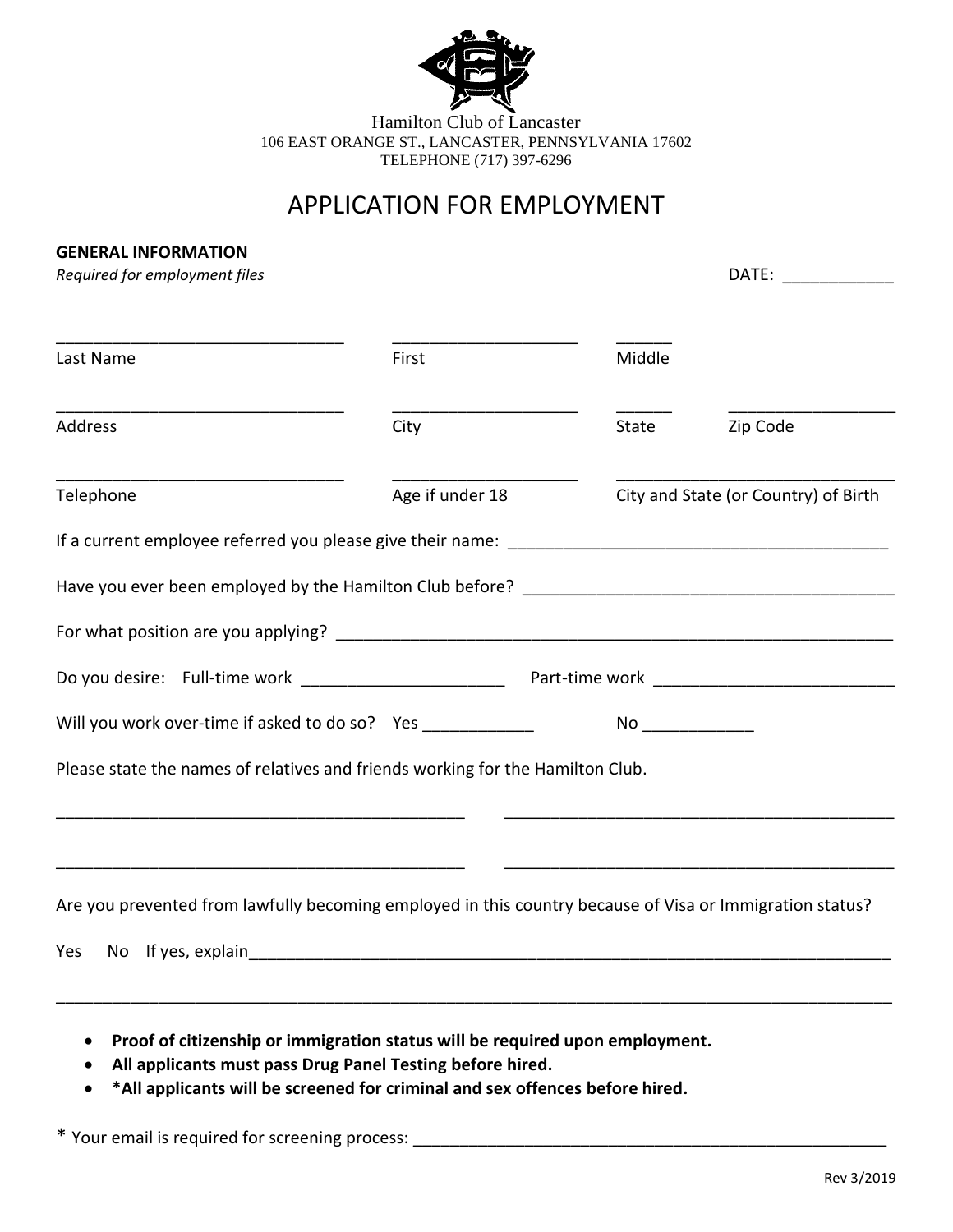## **EMPLOYMENT HISTORY**

|                                                                                                                                           |  | State ____________________   Zip ___________________ |  |  |
|-------------------------------------------------------------------------------------------------------------------------------------------|--|------------------------------------------------------|--|--|
|                                                                                                                                           |  |                                                      |  |  |
|                                                                                                                                           |  |                                                      |  |  |
|                                                                                                                                           |  |                                                      |  |  |
| <b>OTHER QUALIFICATIONS:</b><br>Please summarize special job-related skills and qualifications acquired from previous employment or other |  |                                                      |  |  |
| experience.                                                                                                                               |  |                                                      |  |  |
|                                                                                                                                           |  |                                                      |  |  |
| <b>EDUCATION</b>                                                                                                                          |  |                                                      |  |  |
| <b>High School</b>                                                                                                                        |  |                                                      |  |  |
| College                                                                                                                                   |  |                                                      |  |  |
| <b>Business</b>                                                                                                                           |  |                                                      |  |  |
| Other                                                                                                                                     |  |                                                      |  |  |
| Highest level of education completed:                                                                                                     |  |                                                      |  |  |